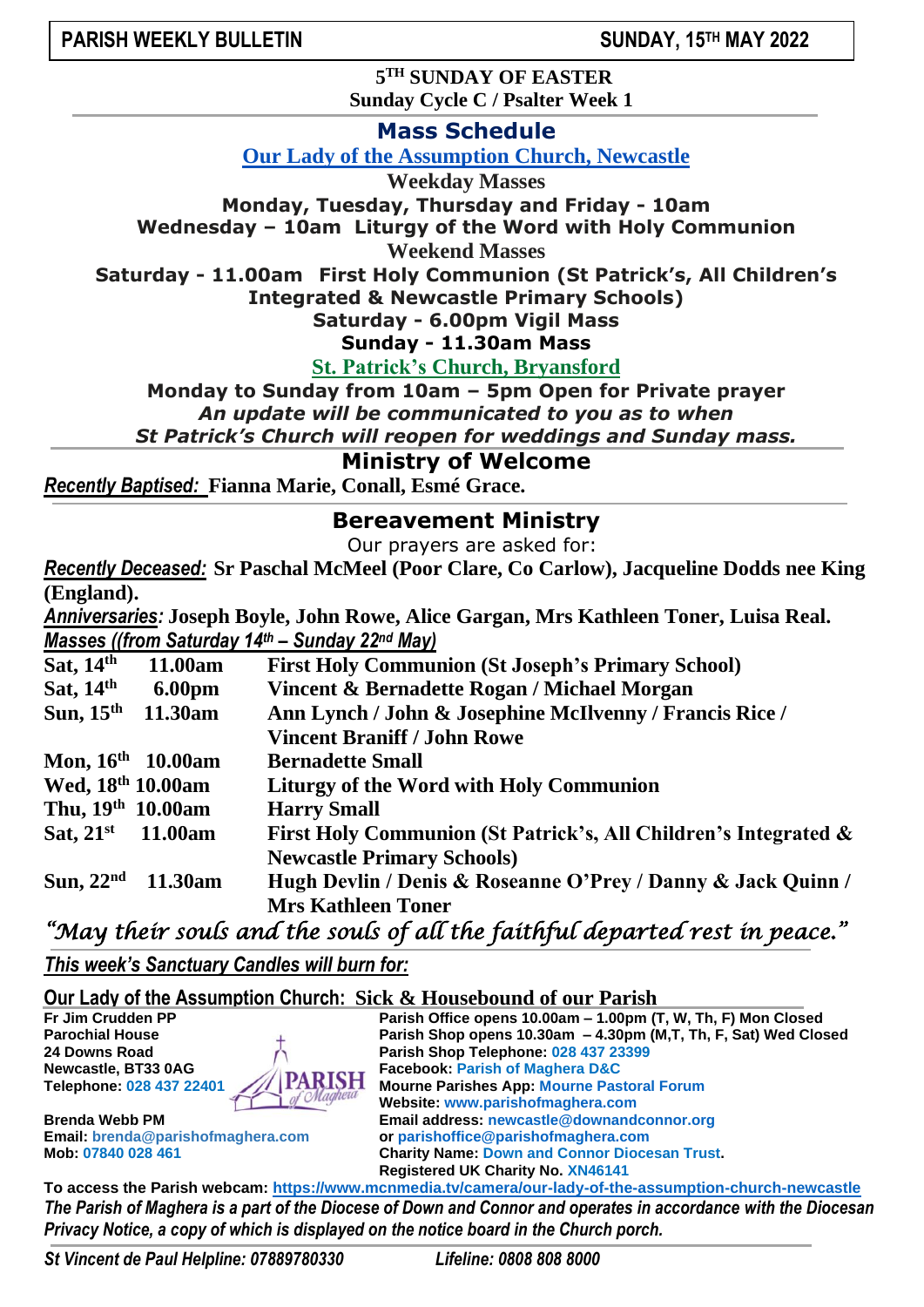### **Parish Notice**

**Offertory Collection:** £1859.10. Trócaire: £3325. Thank you.

**Sacrament of First Holy Communion** will be celebrated in Our Lady of the Assumption Church on Saturday 21<sup>st</sup> May 2022 at 11am from St Patrick's, All Children's Integrated & Newcastle Primary Schools. Congratulations to the pupils from St Joseph's Primary School who received the Sacrament of First Communion this Saturday.

**Meditating with Mary in the month of May**. The Living Church office has put together a 3 week program called, 'Meditating with Mary in the month of May' started Friday 13<sup>th</sup> May and continues on Fridays 20<sup>th</sup> & 27<sup>th</sup> May. The program centres on the Annunciation, Visitation and Mary's Magnificat and provides opportunities to reflect on a piece of Scripture taken from Luke's gospel, share our insights, pray together and deepen our understanding of these key events in Mary's life. Please join us in the Parish Centre after 10am Mass on Friday, 20<sup>th</sup> & 27<sup>th</sup> May for a cup of tea/coffee, our sessions will begin at 11am.

**Church Cleaning** on Monday 30<sup>th</sup> May after 10am Mass. Please come along and help if you can. **Individual confessions** continues on the 1<sup>st</sup> and 3<sup>rd</sup> Saturday of each month 3.30-4pm in the Side-Chapel.

**Weekly Envelopes** for tax year from Sunday, 3<sup>rd</sup> April 2022 to Sunday, 26<sup>th</sup> March 2023 can now be collected from the Parish Office during office hours. Thank you.

**Wearing Facemasks**. We encourage you to continue to wear while in the Church. All Church entrances are now open. Thank you.

**Parish Draw.** The next monthly draw will take place on Thursday, 26<sup>th</sup> May. Good Luck **To Bring Comfort and Consolation.** This is a new book by Paddy Shannon looking at grief and bereavement as a natural human experience and exploring how our faith can help us though the pain. Paddy will be holding a book launch/signing in the Parish Centre next Sunday 22<sup>nd</sup> May after 11.30 Mass.

**Pause for Hope.** An Ecumenical Service for all affected by cancer. Come & sing with Sing for Life & The Priests. Pray together, light a candle and have a cuppa. All are welcome and it's free! No tickets required on Sunday 15th May 2022 at 15.00 in St Anne Cathedral, Belfast.

**An Irish Pilgrimage Guide to the Holy Land** is a new book by Michael Kelly, Editor of The Irish Catholic newspaper which explores the places associated with the life of Christ. Michael, who has led many pilgrimages to the Holy Land, says he hopes the book can also act as an 'armchair retreat' for people who cannot travel to the Holy Land bringing the Gospel to life for them. It is available now from all good bookshops, www.columbabooks.com or by calling 00353.1.687.4096 price €16.99/£14.99

**Priory Institute** Online Theology Open Evening, is this for you? The Priory Institute provides online Theology courses to degree level. Attend Saturday lectures in Tallaght or from the comfort of your own home. Click here or email enquiries@prioryinstitute.com to find out more about our Online Open Evening on Wednesday 18th May at 7pm.This is the link to register for the Online Open Evening [https://prioryinstitute.com/events/priory-institute-open-evening.](https://prioryinstitute.com/events/priory-institute-open-evening)

**St Vincent de Paul** Church Doors Collection for weekend 7/8 May 2022 amounted to £371.16. Thank you for all those parishioners who continue to support us through our Standing Order Scheme and individual contributions sent anonymously.

**Trócaire** will be hosting a special Spring Gala Concert at Clonard Monastery, Belfast at 7.30pm on Friday 20th May, with performances from Margaret Keys, The Priests and St Dominic's Girls' School Choir. Tickets are free of charge but donations will be gratefully received on the night of the concert with all donations matched by the UK government in support of the 2022 Lent Appeal. To reserve tickets, visit www.eventbrite.co.uk and search 'Clonard Concert Belfast', email infoni@trocaire.org or call 028 9080 8030.

## **CEMETERY SUNDAY**

Cemetery Sunday will be on Sunday, 29th May at 12.30pm in St Mary's Cemetery, Newcastle and 3.00pm in St Patrick's Cemetery, Bryansford. Bryansford is the largest and busiest Service with high levels of traffic congestion. Some of this has been uncontrolled and can no longer be permitted for vehicles to be parked on main routes in and around the vicinity of the Cemetery. We have sought advice and consultation with specialists including the PSNI to help with the issues. As a result, we are implementing the following additional measures and provisions: Additional Field Car Parking

Additional 'External' parking being made available within a field located immediately in front of St Patrick's Church. Access to this car park will be available in two ways: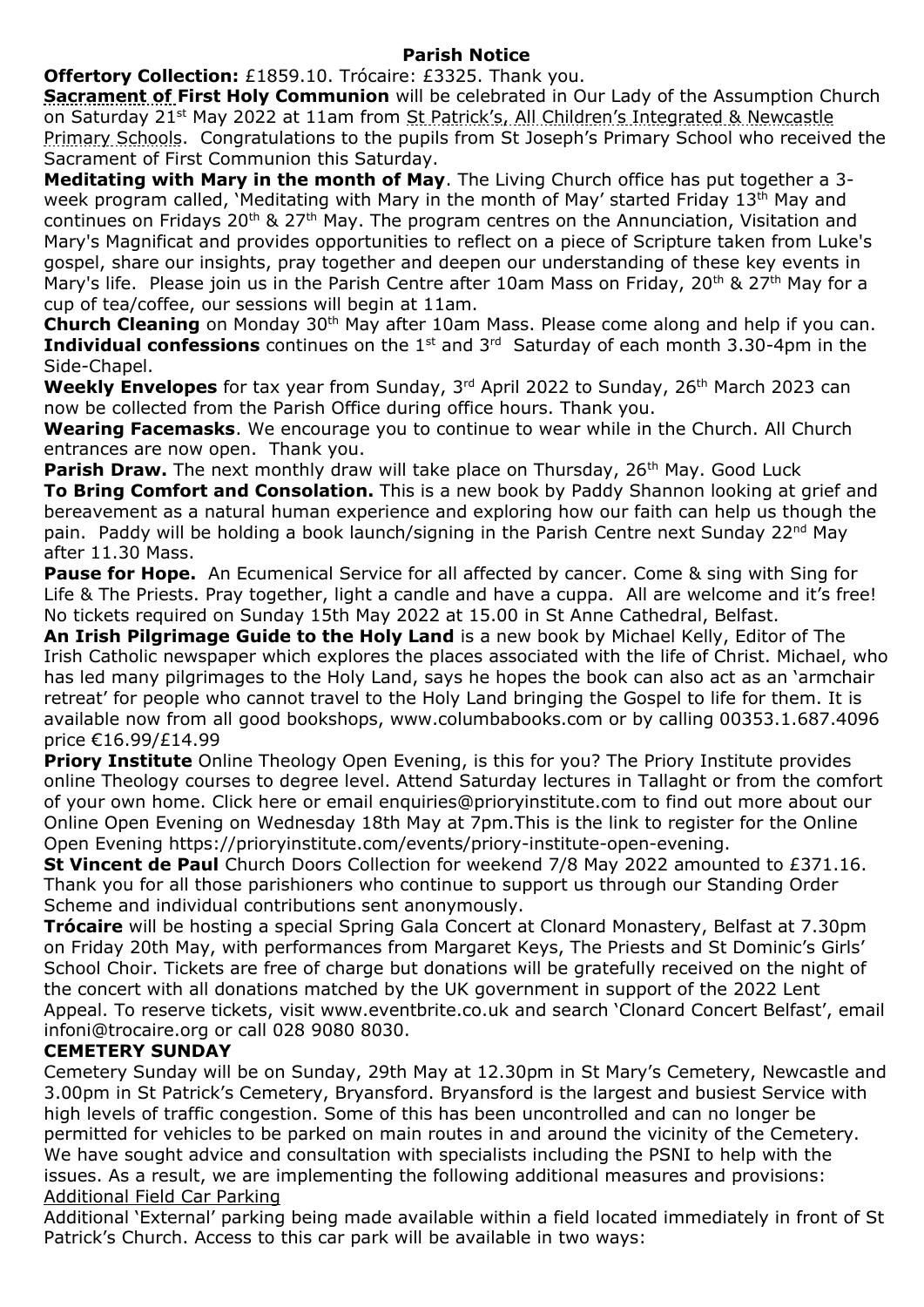# 1. *Bryansford Road*

- ➢ This is accessible on the LEFT-HAND SIDE coming from Newcastle and RIGHT-HAND SIDE coming from Bryansford. This is opposite our field, which was the field we previously used in 2019.
- $\triangleright$  We request that those coming from Newcastle via the Bryansford Road to enter the car park via this point.
- ➢ Equally, when going home, you will be requested to only go right and back towards Newcastle. However, you may also be permitted to go back towards Castlewellan, etc. but only on strict Stewards instructions.
- 2. *Hilltown Road*
	- ➢ This is accessible on the RIGHT-HAND SIDE coming from the Hilltown direction (OPPOSITE WALSH's CARAVAN PARK) and LEFT-HAND SIDE coming past St Patrick's Church.
	- ➢ We request those coming from Bryansford Village, Kilcoo and Hilltown, etc to enter the car park via this point.
	- ➢ Equally, when going home, you will be mainly requested to go back towards Bryansford Village, Kilcoo and Hilltown. However, you may also be permitted to go back towards Newcastle and Castlewellan, but only on strict Stewards instructions.
	- ❖ Appropriate access and egress will be provided for vehicles at all times and be open for use from 12.30pm. These access and egress points will be appropriately signed and stewarded.
	- ❖ After parking your vehicle, pedestrians will be able to walk through the field, safely, off the road and enter back onto the Bryansford Road at the top, beside the junction with the Ballyhafry Road and Hilltown Road. Pedestrians will then be directed across the road towards the Church & Cemetery grounds via existing routes.

## Tickets – Church and Cemetery Car Park (ONLY)

- ❖ Parking within the Church and Cemetery grounds will be only exclusively for disabled, elderly and ambulantly disabled people. It's also available for drivers responsible for driving anyone with any of these debilities. Restrictions will also be in place within the Cemetery grounds as we can no longer permit vehicles to park on the rear grassed areas of the Cemetery as this is sacred ground.
- ❖ Tickets are allocated on a 'first come first served' basis. Tickets are only for the Church and Cemetery grounds – not the external field car park.
- ❖ Tickets are available from the Parish Office on request by email parishoffice@parishofmaghera.com and newcastle@downandconnor.org
- ❖ By telephone on 028 437 22401 or by calling into the office. The office opening times are Tuesday-Friday 10.00am to 1:00pm.
- ❖ Stewards will be present to direct and assist the safe operations and migration of vehicles and pedestrians. PSNI officers will also assist with the traffic operations. Signage will also be in place.
- ❖ NB: PSNI Traffic Branch have asked us to warn parishioners that they will have no hesitation in booking cars that are not properly parked!

## Arrival Time

- ❖ We request everyone arrive early and orderly and be in place no later than 2.30pm, otherwise we will have to reallocate your parking space. Stewards must be afforded appropriate time to allocate and manage parking spaces to ensure the Service starts on time.
- ❖ These new measures must be strictly adhered to! Therefore, I request that you follow the advice and guidance of the stewards at all times. They are there to help you! Egress and exiting will be equally coordinated in a safe and structured manner.

## Cemetery Car Park Closure

- ❖ The Cemetery Car Park will be closed to non-ticket holders at 12:00pm.
- ❖ We understand that you will want to visit and tend to your family graves, but we would
- ❖ ask for your understanding to give stewards time to prepare for the Service at 3:00pm.
- ❖ St Patrick's Hall will be opened from midday & throughout the Service for toilets and fresh water.
- ❖ Thank you for your patience and understanding.